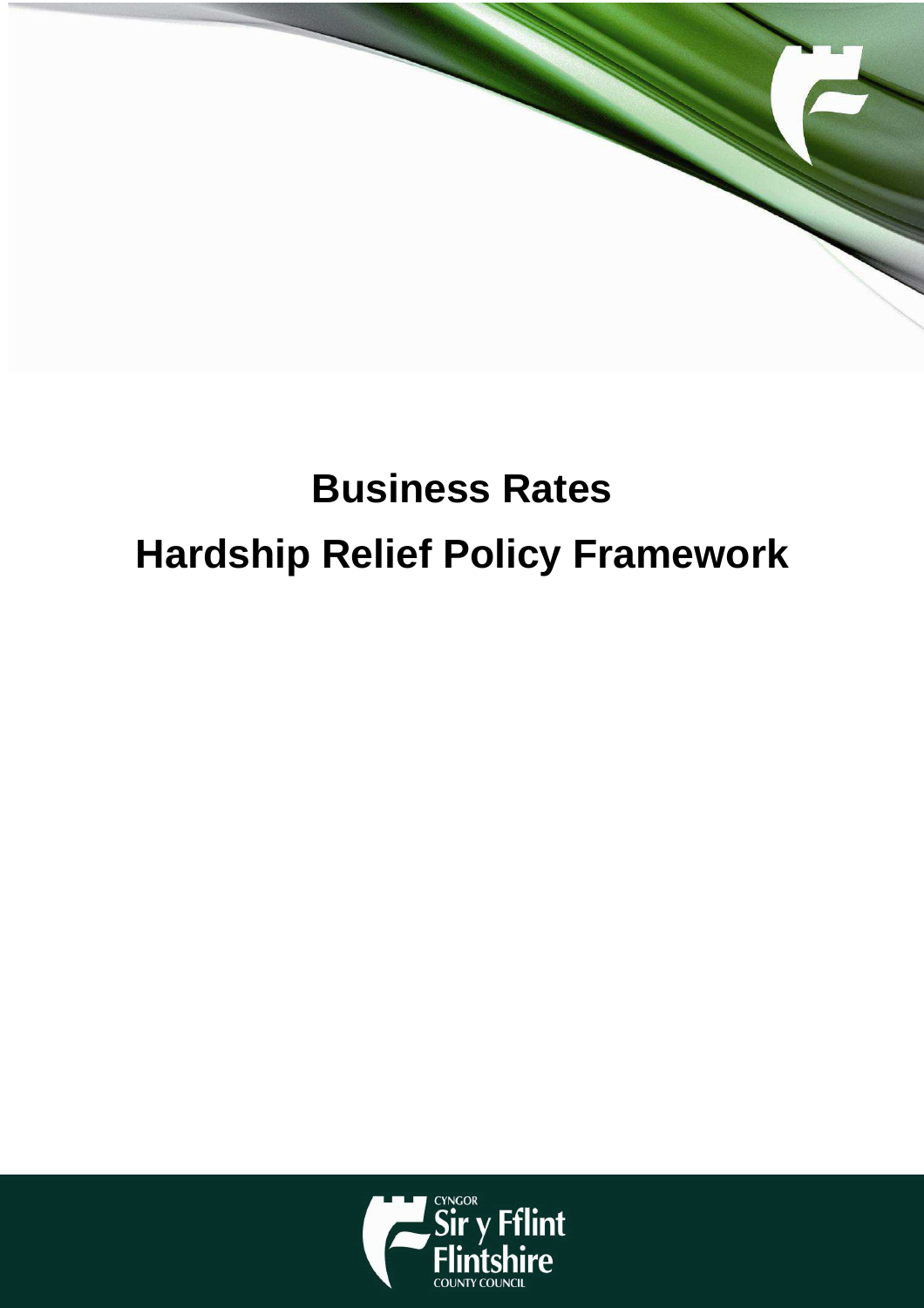## **VERSION CONTROL**

| Version   Version Date | <b>Author</b>         | <b>Description</b>     |
|------------------------|-----------------------|------------------------|
| 20/4/2016              | <b>Richard Mallon</b> | Introduction of policy |

## **CONTENTS**

| <b>Section</b>                                   |         | Page    |  |
|--------------------------------------------------|---------|---------|--|
| <b>Introduction &amp; Definition of Hardship</b> | 3       |         |  |
| <b>Framework Principles</b>                      |         | $3 - 4$ |  |
| <b>Application Process</b>                       | $4 - 6$ |         |  |
| <b>Restrictions on awarding Hardship Relief</b>  |         |         |  |
| <b>Conditions and Duties of the ratepayer</b>    | $6 - 7$ |         |  |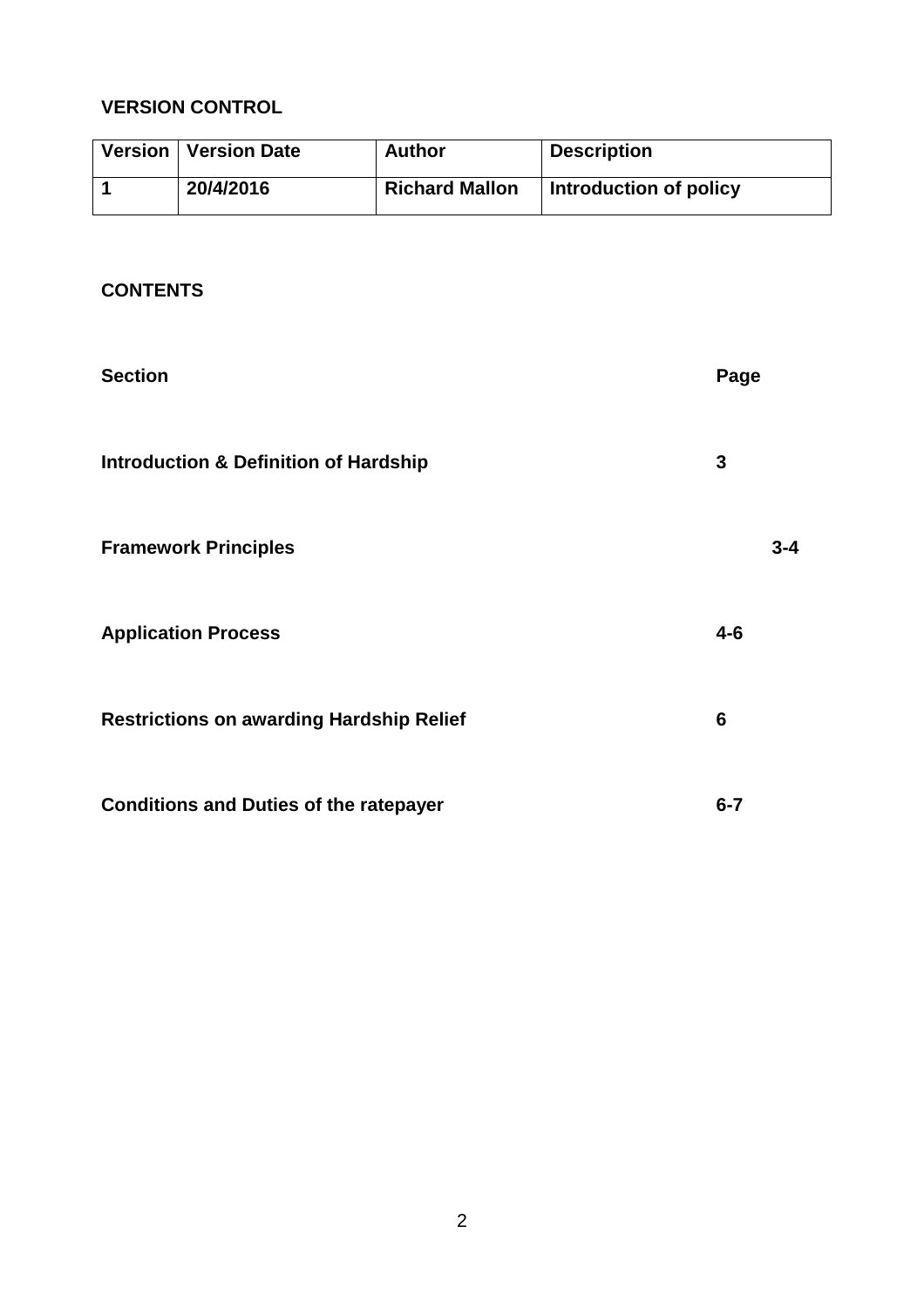#### **1.0 Introduction**

- 1.1 Section 49 of the Local Government Finance Act 1988 gives the Council discretion to reduce or remit the payment of business rates where it is satisfied that the ratepayer would sustain hardship if it did not do so and that it is reasonable to award relief, having taken into account the interests of the Council Tax payers.
- 1.2 The Welsh Government meets 75% of the cost of funding this relief, with the Council meeting the remaining 25%.

#### **2.0 Hardship Framework**

- 2.1 The legislation does not give a definition of hardship however the Council determines hardship as:
	- o The ratepayer is able to satisfy the Council that they are not able to meet their full Business Rates liability or part of their liability.
	- $\circ$  The ratepayer is able to demonstrate that all reasonable steps have been taken to meet their full Business Rates liability.
	- $\circ$  The ratepayer can prove that their current circumstances are unlikely to improve in the following 12 months making payment of the Business Rates impossible.
	- o The ratepayer has no access to assets that could be realised and used to pay the Business Rates.
	- o Enforced payment of their full Business Rates liability would result in severe hardship and the closure of the business or significant job losses.

#### **3.0 Policy Framework Principles**

- 3.1 The Council has determined the following framework principles:
	- o All grants of hardship relief are only intended as short term assistance and will not extend beyond the current financial year of the bill and should not be considered a way of reducing Business Rates liability indefinitely.
	- o Applicants may apply for hardship relief each financial year and the Council will determine each application on its own merits.
	- o Hardship relief will be the exception and not the rule.
	- o There must be evidence of hardship that justifies a reduction in Business Rates liability.
	- o The Council must be satisfied that the ratepayer has taken reasonable steps to resolve their situation prior to application including taking financial advice.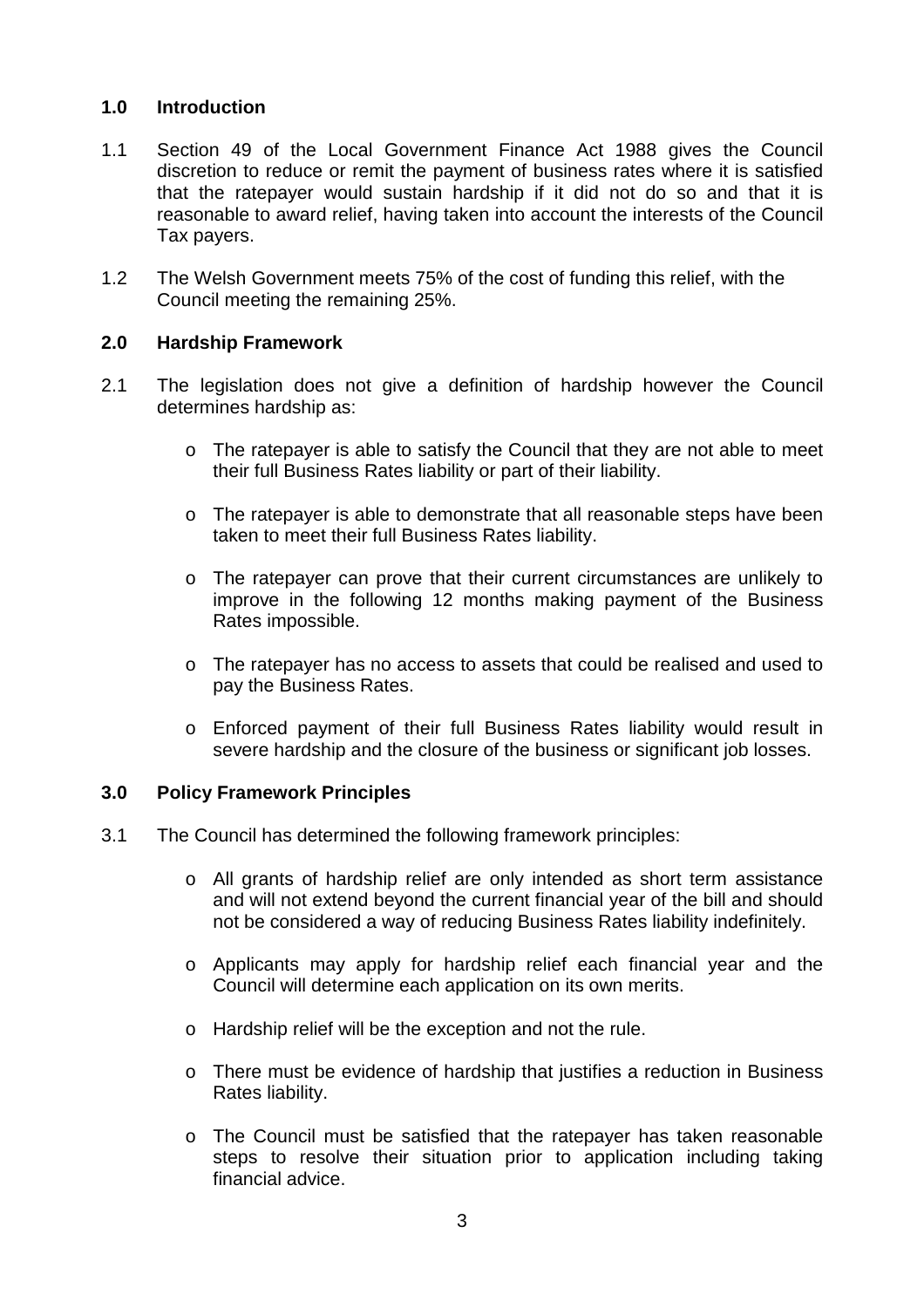- o There is a direct benefit to the ratepayer or the community or no adverse impact to other ratepayers or the community as a result of awarding relief.
- o The cost to local Council Tax payers is proportional to the benefits of the community.
- o The ratepayer's business has been detrimentally affected by circumstances beyond the ratepayers control and that do not constitute part of the normal risks in running a business i.e. a natural disaster or an unusual or uncontrollable event in the neighbourhood of the business.
- $\circ$  By refusing to award the relief this may result in the loss of the business. The impact on local amenities must be considered if the business is the sole provider of a service in the local area i.e. the only village shop.
- o By refusing to award the relief this may result in the loss of the business. The impact on employment prospects in the local area must be considered i.e. if the closure results in a large number of redundancies, the social aspect of increasing unemployment and the possible negative impact in attracting further investment in the area must be considered.
- o The Council's finances allow for a reduction to be made and it is reasonable to do so.

#### **4.0 Application process**

- 4.1 All applications should be made in writing, on the relevant form, from the ratepayer, their advocate/appointee or a recognised third party acting on their behalf, who the Council has accepted, and the ratepayer has given appropriate authorisation to them to discuss their affairs.
- 4.2 All applications should be supported, where applicable, by audited financial accounts over a 2 year period including income and expenditure, a balance sheet as well as supporting evidence such as the business plan to get the business onto a sound financial footing.
- 4.3 All applications will be considered on their merits. In coming to an individual decision we will consider a combination of the following factors:

Financial Factors

- $\circ$  Income and outgoings i.e. how is the organisation/individual doing financially. What expenses do they have and what money have they coming in
- o Reserves Does the organisation / individual have any reserves, is the hardship just a temporary measure and could be covered by reserves.
- o Other shops / areas of business Is this a one premises business or are there other areas of the business which could offset any hardship.
- o Excessive Outgoings Is the hardship caused by excessive outgoings, are the level of drawings too large, is the organisation / individual renting excessively large or expensive premises.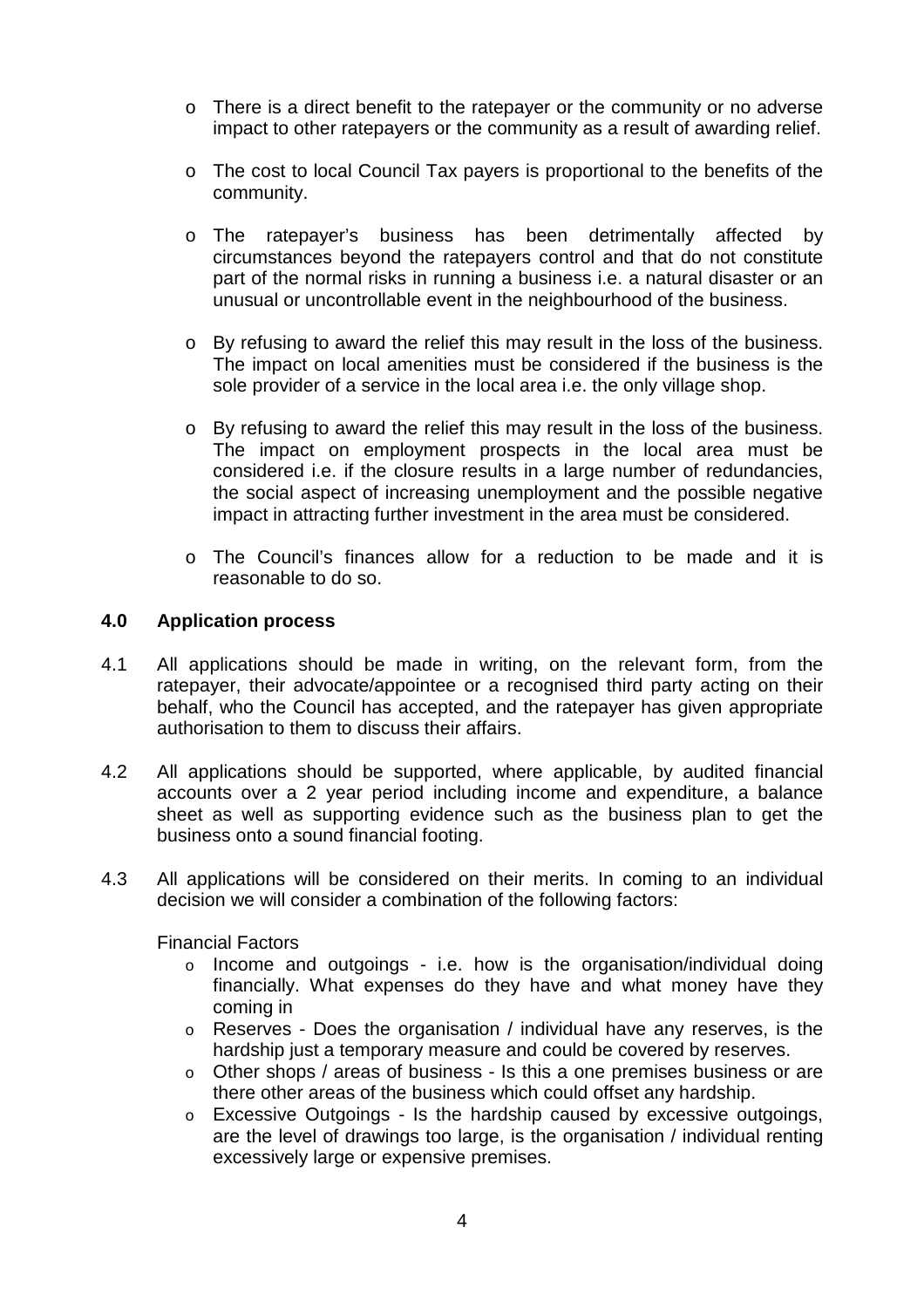History and Future Planning

- o What was the reason for the hardship is there a recognisable one-off reason for the hardship, or is it just a slowdown in trade, or even that the business is just not sustainable.
- $\circ$  Is there an improvement plan does the organisation / individual have an improvement plan to relieve them of hardship and if so what are the chances of success.
- o Will the granting of hardship be effective will the organisation / individual still be unsustainable even with the granting of a reduction in the nondomestic rates liability. Will the money spent by the authority have any longer term benefit or will it just delay the inevitable

Loss of Amenity

- o What would be the effect on the local community would the local community suffer if the organisation / individual were no longer in existence.
- o Are there other similar businesses if the applicant no longer occupied the premises would the existence of other organisations / individuals mean that there would be no or insignificant loss of amenity
- o What area / group is served by the applicant does the ratepayer serve a limited target audience or do large sectors of the Birmingham community benefit from their existence.
- o Another vacant property? are there other empty properties in the area and another empty property would degrade the area further and be detrimental to the local public.

Employment Implications

- o Number of people employed What number of people are employed by the organisation / individual and would their jobs be in danger if hardship was not granted.
- o How many live in Flintshire If the reason for granting hardship is to prevent job losses, are those employees protected residents of Flintshire County Council.
- o Are employees family members Are the people employed by the organisation / individual members of their family or are any vacancies open to the general public
- o Are the employees taken from an unemployment black-spot Is the organisation / individual situated in an area where jobs are more difficult to obtain, or are they in an area when the employees would have a greater chance of finding other employment.

External Factors

o Consideration should be given when certain regional, national or global factors affecting hardship are beyond the organisation's control, particularly when central government provides extra funding and including consideration of rules of state aid.

The Council is only able to support applications for hardship relief under these provisions, where we are satisfied on all of the following counts:

o That exceptional hardship is demonstrated;